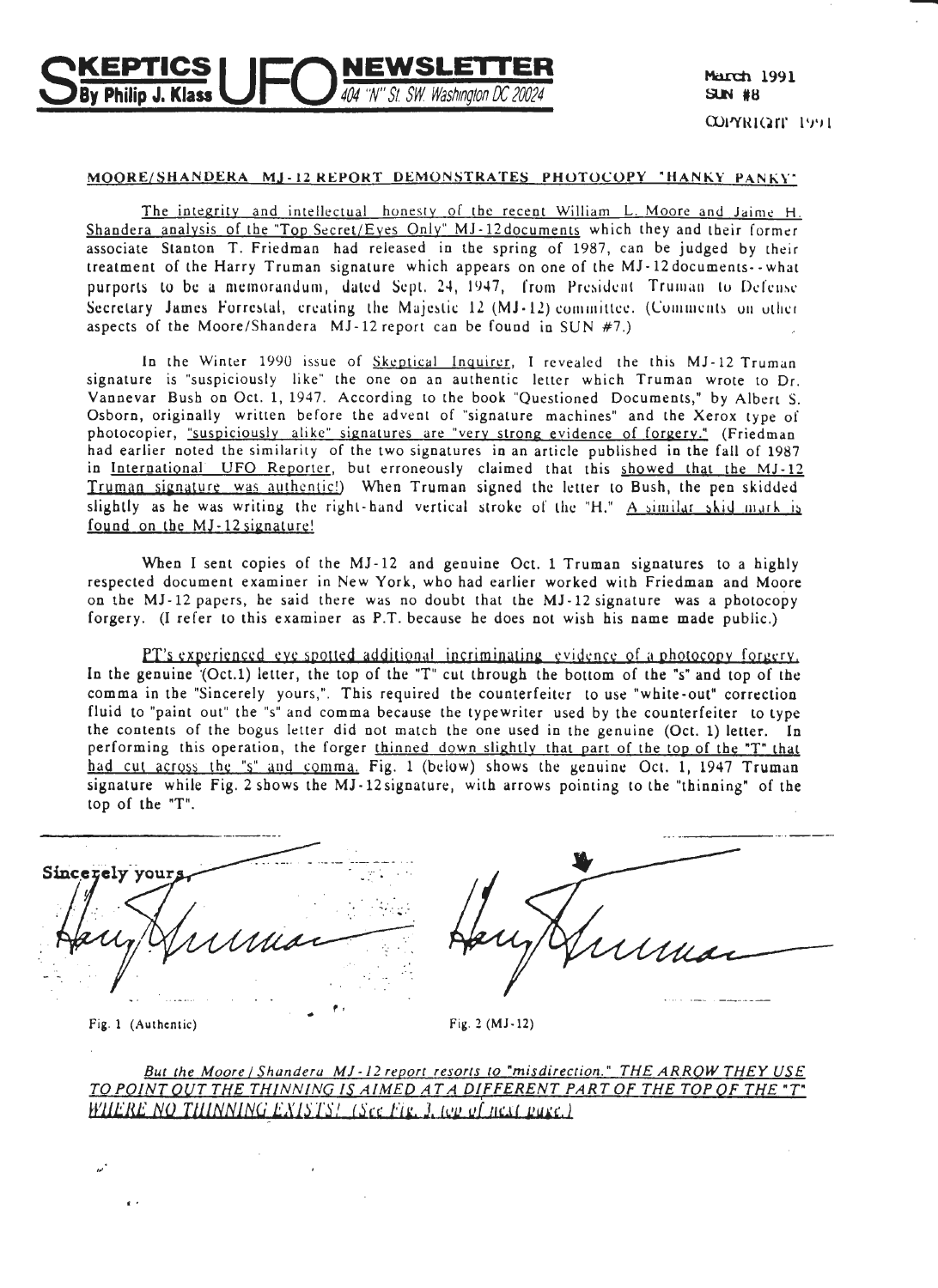|                                   |                        | dia.           |  |
|-----------------------------------|------------------------|----------------|--|
| $(I)$ Hook<br>Fig. 3              | Thinning               |                |  |
| $(L)$ Glitch,<br>Blot             |                        |                |  |
|                                   |                        | UMIA-          |  |
| $(K)$ "H" and "a"<br>touch<br>Gap | $(\mathbf{M})$<br>Blot | (Enlarged 41%) |  |

Moore/Shandera arrows claim to point to suspicious "thinning" but they do not.

Moore/Shandera claim that the genuine (Oct. 1) Truman signature was written with a "finer pen" than the one used for the MJ-12 signature and the two illustrations used in their report (shown below) would seem to confirm this claim. But appearances can be deceiving.

 $-2-$ 

ILLUSTRATION "E" Signature from Truman Memorandum  $("TM")$ 

Sincerely your

ILLUSTRATION "F" Signature from Truman-Bush Letter  $(T-B^*)$ 

Note wider pen point produces heavier lines with no skipping.

Note finer pen point produces thinner lines & frequent skips.

The genuine (Oct. 1) Truman signature published by Moore/Shandera is a "manipulated" version of a "darker" version known to be in Moore's possession (which more closely resembles the original in the Library of Congress). This is known because Moore earlier sent me a darker version, which is reproduced lower left (Fig. 4). IT IS EASY ENOUGH TO MAKE THE HEAVIER VERSION APPEAR FAINTER, WITH "SKIPPING" -- SIMPLY BY SETTING THE XEROX MACHINE FOR "LIGHT CONTRAST." Fig. 5 shows a light-contrast version of the copy Moore sent me.

 $47$ incerely-your Fig. 4: Copy sent me by Moore

Sincet

Fig. 5: Light-contrast photocopy of Fig. 4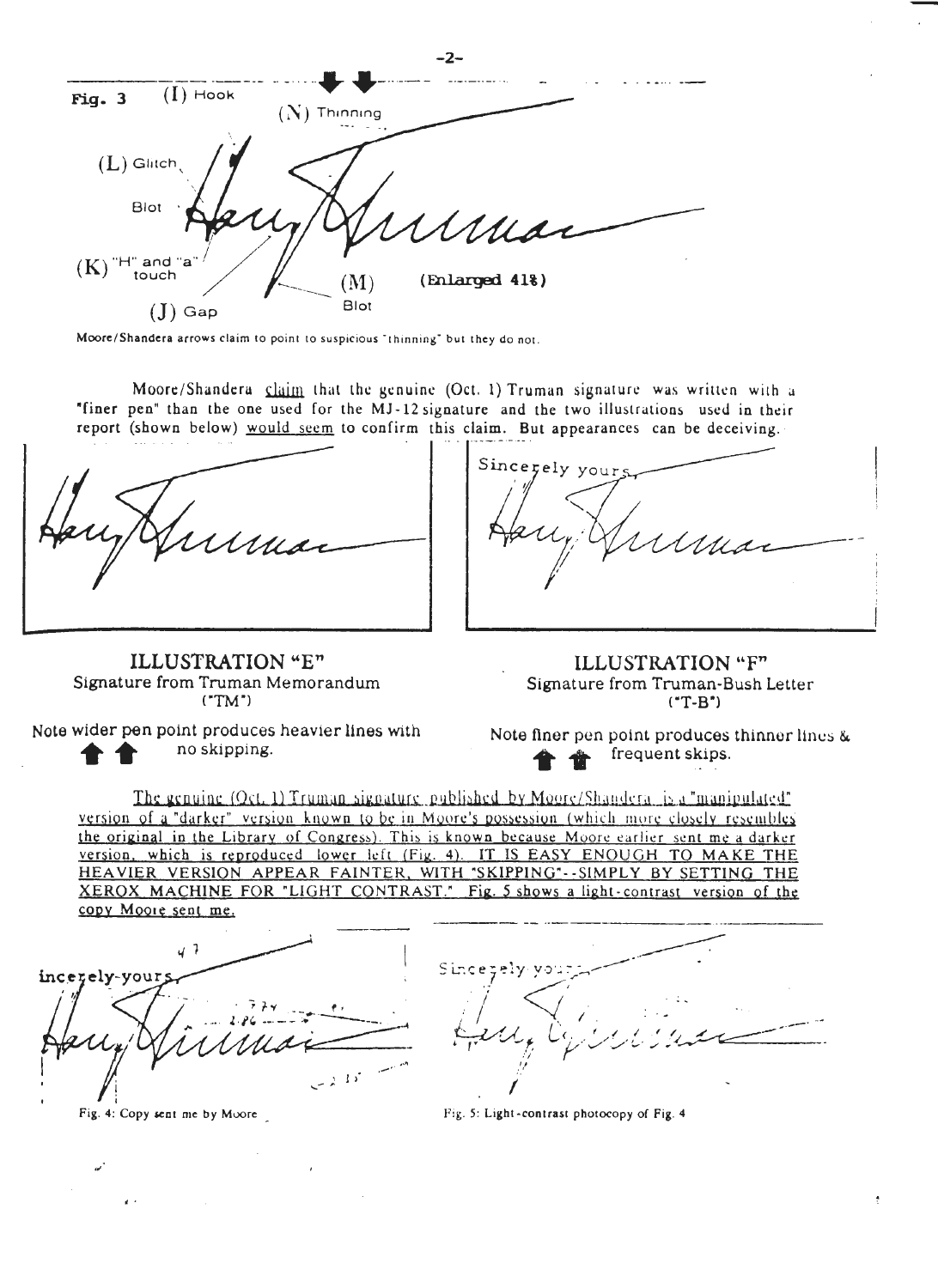# *Naturally the reverse process can be used to increase the darkness and heaviness of lines in the signature. and thereby {ill in gaps. such as in the "skid marks " in the Oct. I signature.*

Moore/Shandera admit that the  $MJ-12$  signature bears a "marked similarity" to the genuine signature on Truman's Oct. 1, 1947, letter to Dr. Bush. But they attempt to prove the two signatures are not quite identical by showing that the lengths of certain features, such as the top of the "T", is 2-3% larger on the MJ-12 signature than on the genuine letter to Bush. But this is to be expected because the "original  $MJ-12$ " documents (allegedly) arrived on 35 mm. film, which had to be enlarged during printing, and underwent unknown numbers of photocopying operations each of which results in a slight enlargement which can be larger in the horizontal direction than in the vertical, or vice versa.

This shortcoming is acknowledged in a "Postscriptum" in the Moore/Shandera report, authored by Dr. Bruce Maccabee who heads the Fund for UFO Research (FUFOR) and has strongly endorsed the authenticity of Ed Walters' Gulf Breeze UFO photos. To overcome this weakness, Maccabee argues that one should calculate the ratio of a specific feature length in the MJ-12 signature to the same feature in the genuine Truman signature. Maccabee states that "if the signatures were the same and one [i.e. MJ-12] is magnified non-uniformly with respect to the other (e.g. vertical magnification slightly different from horizontal magnification) then all predominantly vertical ratios should equal or be very close to one value [i.e. the same] and all predominantly horizontal ratios should equal or be close to another value."

Using this approach, Maccabee's own measurements (which differ slightly from ones he made earlier) he calculates that the horizontal ratios vary from 1.012 to 1.036- -a variation of less than 3%, while vertical ratios vary from 0.98 to 1.092--about 11%. THIS PROMPTS *MACCABEE TO CONCLUDE: "THE DATA DO NOT SUPPORT THE CLAIM THAT THE SIGNATURES ARE IDENTICAL. "* 

But Maccabee's basic approach is challenged by Dr. Willy Smith, a long-time pro-UFOlogist who earlier challenged Maccabee's strong endorsement of the Walters' Gulf Breeze UFO photos. Smith notes that many of the feature dimensions used by Maccabee are not completely horizontal or vertical and that "slanted lines will be affected...(by) unknown vertical and horizontal magnifications," in turn dependent on their angles relative to the horizontal.

Instead, Smith suggests one should calculate the horizontal and vertical components of key *feature dimensions and then culculate the ratios of one specific feature to another feature ON THE SAME SIGNATURE. Smith 's rationale is that whatever magnifications / d istortions exist in the signature being analyzed, the same magnifications / distortions occurred to ALL horizontal / vertical features of the same specimen.* 

*BA S ED ON THIS M ORE SCIENTIFIC A PPROACH, SMITH CONCLUDES THAT THE*  MI-12 TRUMAN SIGNATURE. AND THE ONE ON THE GENUINE TRUMAN LETTER TO BUSH. HAVE "A COMMON ANCESTRY." IN OTHER WORDS, THE MJ-12 TRUMAN MEMO IS A HOAX.

After devoting many pages to explaining away such criticisms of the MJ-12 Truman memo--some of which have come from skeptical pro-UFOlogists-- at the end of the Moore/Shandera report they ADMIT THAT THEY NOW BELIEVE THERE IS A BETTER THAN 50% PROBABILITY THAT THE MJ-12 TRUMAN MEMO IS A FRAUD. BUT IF SO. MOORE/SHANOERA STATE IT "VERY PROBABLY (IS] OFFICIAL OISINFQRMATION. " THE POSSIBILITY THAT THE COUNTERFEIT DOCUMENTS WERE CREATED BY PERSON(S) TRYING TO PROMOTE PUBLIC BELIEF IN CRASHED SAUCERS IS NOT EVEN MENTIONED. SEEMINGLY THAT WOULD BE TOO FAR-FETCHED!

 $\sim$ 

"'

 $\mathbf{r}$ 

---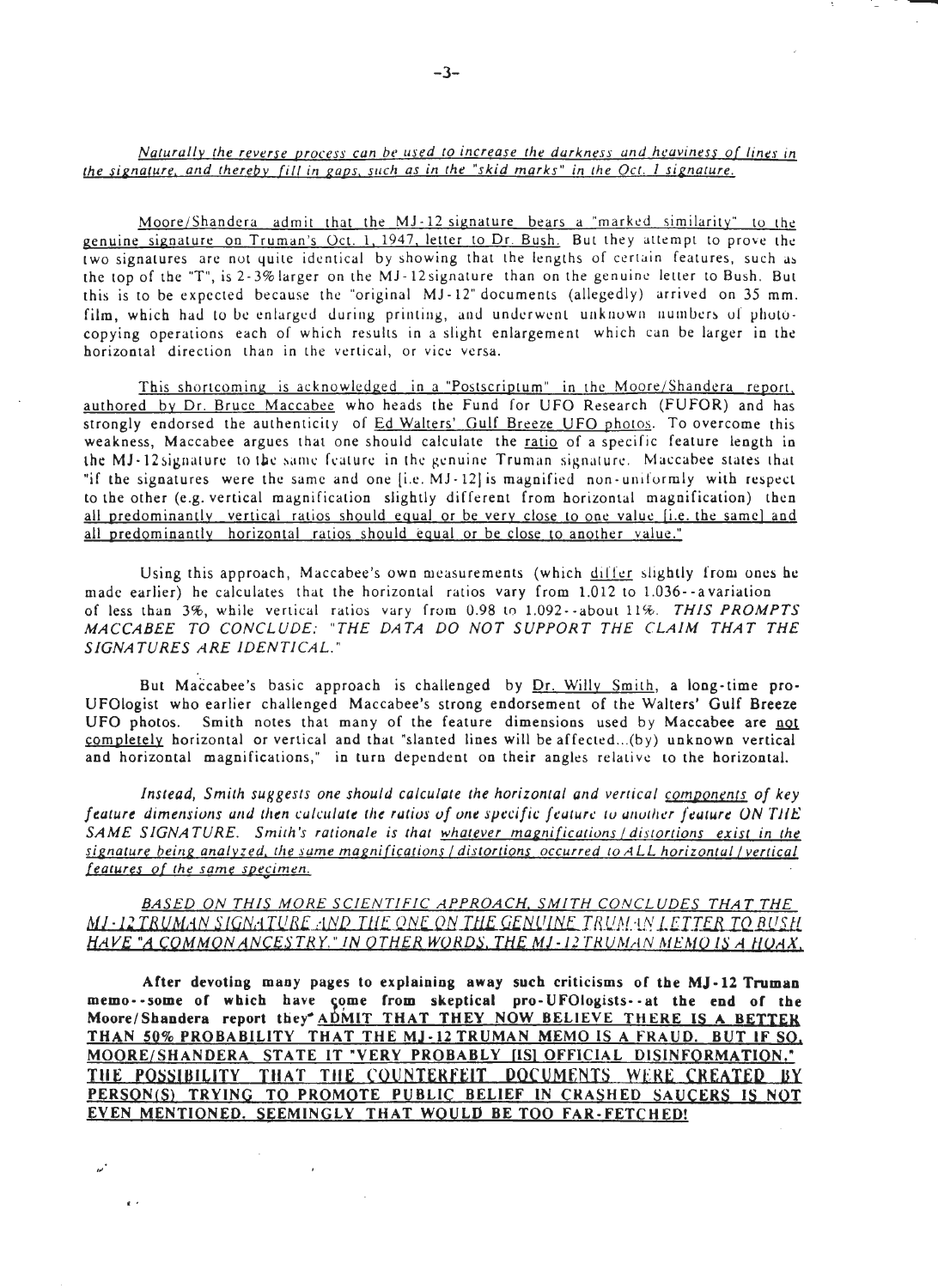The other MJ-12 document--which purports to be a briefing paper by Rear Adm. R.H. Hillenkoetler intended for President-elect Eisenhower- *-specifically refers to the Truman memo of Sept. 24 which Moore I Shandera now admit may be a counterfeit. Does this shake their confidence in the authenticity of the Hillenkoetter briefing document? NOT REALLY. If the Truman memo is a counterfeit, then obviously it was "substituted" for the uwhentic Trumun m emo*  as part of the Government's UFO disinformation effort.

Moore/Shandera conclude on page 70 of their report that there is a  $60-65\%$  probability that the MJ-12 Truman memo is counterfeit, but only 25% that the Hillenkoetter briefing document is the same genre. In mid-1987, Shandera was quoting 90% probability, that both documents were authentic, and Stanton Friedman was quoting 95%.<br>\*\*\*

Recall the reaction to the Moore/Shandera MJ-12 report by Jerry Clark, editor of the Hynek Center for UFO Studies (CUFOS) publication, International UFO Reporter: "it looks as if *Moore, Shandera and their associates have all but obliterated every skepticul argument todate ."*  (Did Clark read page 70?)

Rumor has it that Clark is suffering "mixed emotions" over recent developments in the "Roswell crashed-saucer business." (Recall the old definition of "mixed emotions": Watching your mother-in-law drive over a steep cliff in your new Cadillac convertible.) Clark has long had close relationship with Moore, but open warfare has broken out bctwecn Moore/Shandera and Don Schmitt/ Kevin. Randle over the latter's upcoming new book on the "Roswell crashedsaucer" incident. Schmitt is director of special investigations for CUFOS, which has financially supported the Schmitt/Randle investigation. But Schmitt is sharply critical of the Ed Walters/Gulf Breeze photos, which Clark earlier embraced.

Adding to the confusing internecine crashed- saucer warfare, Stanton Friedman- - Moore's long-time partner in the Roswell case--not only has broken with Moore/Shandera over their sharp criticism of Schmitt/Randle [See SUN #6], but Friedman reportedly has decided to write his own Roswell crashed-saucer book, in collaboration with Don Berliner. Berliner is a longtime hard-line pro-UFOlogist who was active in NICAP during the 1960s.

• • •

 $\ddot{\phantom{a}}$ 

UFOLOGICAL RIDDLE: What's the difference between Iraq's Saddam Hussein and MUFON's Walt Andrus (who continues to endorse the Gulf Breeze/Walters case)? The answer: Saddam' is not so stubborn as to forcclose the possibility that he might some day admit his Gulf Goof!<br>\*\*\*

### BUDD HOPKINS DISCOVERS THAT ET's ARE OBSESSED WITH SEXUAL ORGANS

 $\epsilon$ .

After a decade of research into "UFO-abductions," Budd Hopkins has made a remarkable discovery. Despite many decades of (alleged) abductions and physical examinations, ET's continue to be interested only in the genitals of their subjects and show absolutely no interest in the human heart which we dum-dum Earthlings consider to be one of the key organs. Hopkins reveals his discovery in the second issue of his "Intruders Foundation" newsletter IF. (When Hopkins solicited subscriptions for the newsletter in mid-1989, he said it would be published quarterly. But during the intervening 18 months, only two issues have appeared. Hopkins explains the delay was caused by his "lack of computer literacy.")

·-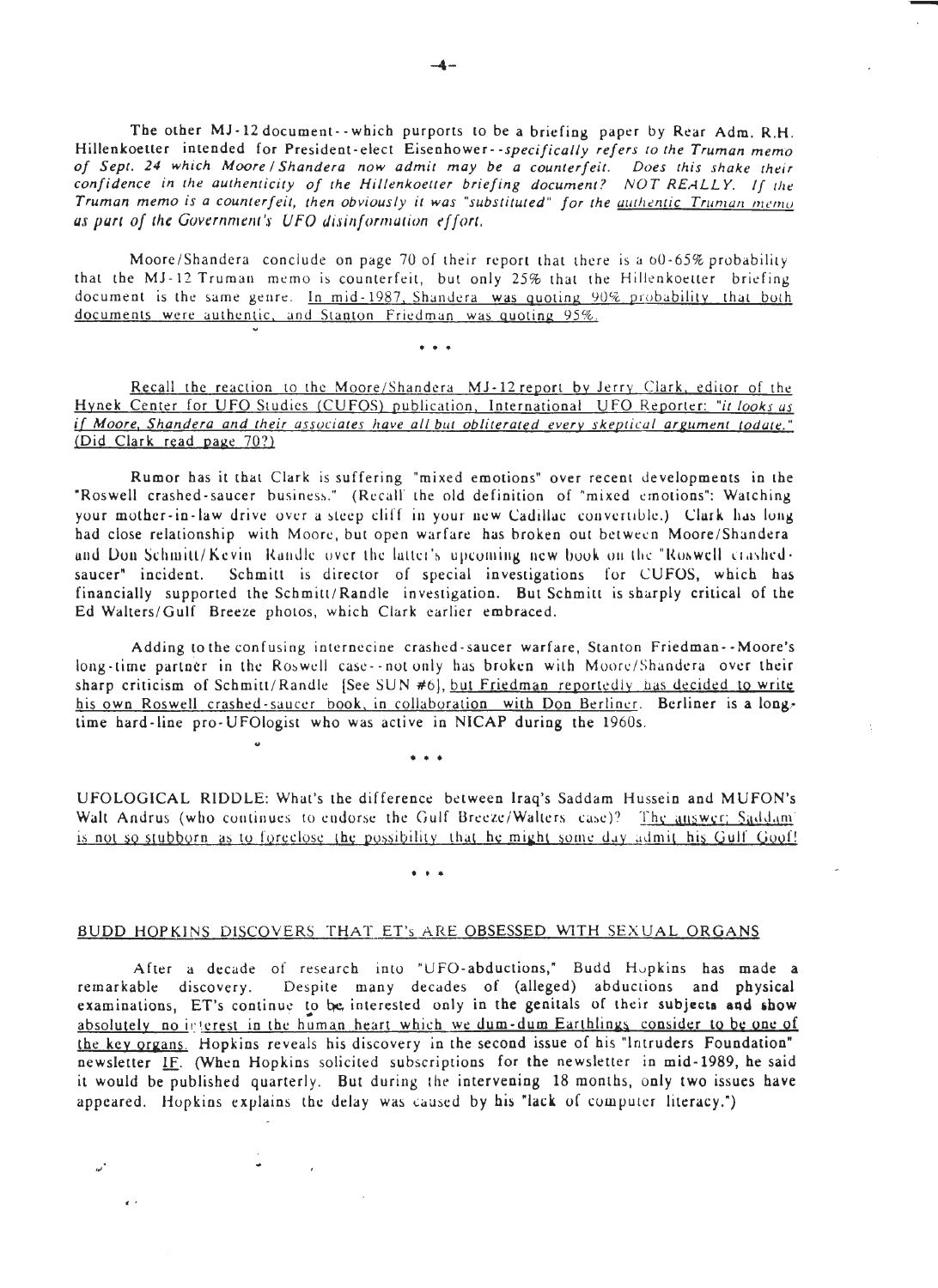The fact that none of the "abductees" report that the ETs showed any interest in examining "the organ [i.e. heart] we universally consider to be of supreme importance," according to Hopkins, "effectively demolishes the skeptics' mundane 'fantasy explanation' for the UFO abduction phenomenon." This obsessive ET interest in the genital areas of abductees seemingly shows that former Vice President Spiro Agnew's Law (slightly paraphrased) does not apply to ETs: "WHEN YOU'VE SEEN ONE GENITAL AREA YOU'VE SEEN THEM ALL." (A few SUN readers may have reason to take exception to Agnew's Law.)

Having thus demolished any prosaic explanation for UFO-abduction tales, Hopkins lashes out at skeptics for "clinging to their debunking theory at any cost (they) are doing violence not only to the truth itself but also to the psychological well-being of those who have suffered from these traumatic experiences...the skeptic's behavior to his fellow man may now truly deserve to be thought of as 'heartless," according to Hopkins. (We suspect that Hopkins considers UFO-abduction skeptics as being even more heartless than Saddam Hussein.)

Hopkins' newsletter reports highlights of his discussions with some of his subjects during a meeting of what he calls a "support group." One subject commented: "I feel basically like these guys [ETs] ruined my life... I was a very bright, very sincere religious kid, and I turned into a juvenile delinquent, and eventually a drug addict." Iff Ed Walters, the famous Gulf Breeze UFO photographer reads this, he will have a convenient explanation for why he was convicted and jailed for forgery and car theft in his youth.]

Edward Bullard, whose Ph.D. is in folklore, is quite certain that UFO-abduction tales are not folklore/fantasy, as he explains in the same issue of IF. "If abductions were hypnotically enhanced fantasies, the products of fantasy-prone people, or yarns stitched together out of images borrowed from movies, the handiwork of imagination would be evident. In fact it is not. Instead of a kaleidoscopic variety of creative fantasy, we see the stubborn consistency more characteristic of actual experience." (Emphasis added.)

Bullard's claim is contradicted in the newsletter's opening article by Hopkins who describes "John's" tale of childhood abduction: "The beings were white, with glowing blue eyes. [ET's are typically described as having gray-color skins and large black eyes.] They did wear those cloaks, like black Halloween costumes  $/ETs$  more typically are reported to wear aviator type jumpsuits or astronaut type spacesuits. *I*, not high-tech but loose-weave, so flimsy I could see their white surface through them. They [ETs] were streamlined, beautiful (no mention of their being extremely short or having large bald heads/...I thought they were soldiers." Hopkins accepts "John's" story despite it being so very atypical? Bullard ignores it, and others like it.

# UNIVERSITY OF KANSAS TO SPONSOR "UFO-ABDUCTION" CONFERENCE

 $\epsilon$ 

Third conference on "Treatment and Research of Experienced Anomalous Trauma" (TREAT-III) will be held in Kansas City, Mar. 7-10, with a two-day pre-conference workshop on Mar. 5-6. Conference arranger is Dr. Rima E. Laibow, a Dobbs Ferry, N.Y. psychiatrist who was a close associate [dare we say "bosom buddy"] of Budd Hopkins until they split in late 1989 over whether "abduction victims" should be treated by trained psychotherapists (who would be paid for their services) or by "more understanding and experienced" UFO-abductionists like Hopkins and Jacobs, who would not charge for their services -- but could use case files for a book. (Saucer Smear editor *Jim Moseley* has reported that Laibow believes she herself is a UFOabduction victim and when I sought Laibow's response she did not categorically deny his claim.)

For Laibow's earlier TREAT-II conference, held Feb. 1-4, 1990, she invited six pro-UFOlogists, including Stanton Friedman, to speak but no experienced UFO-skeptic. Possibly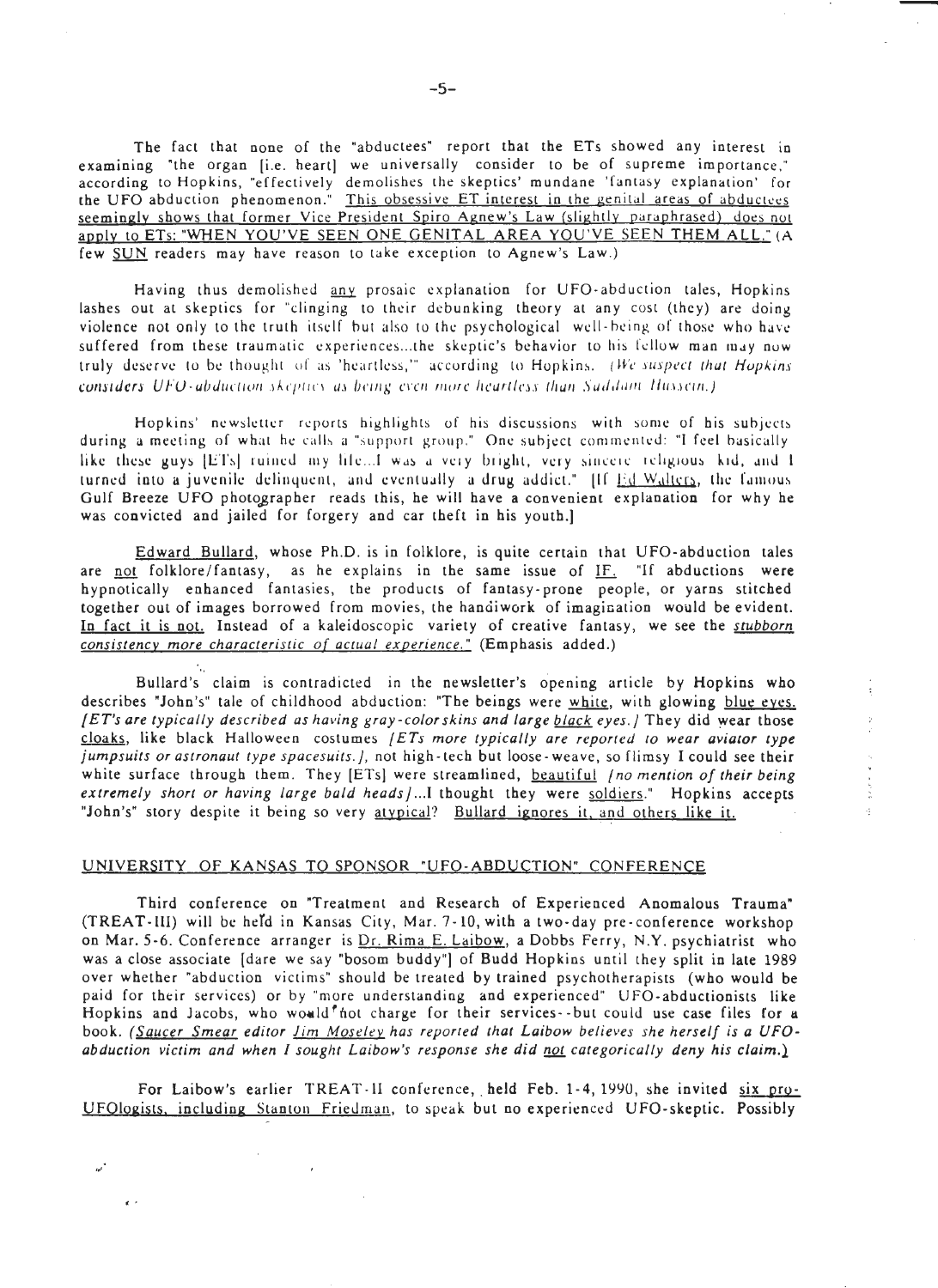Laibow feared that having a single UFO-skeptic on the podium might make a conference on UFO-abductions seem a "bit kookie" or that it might poison the minds of the audience. Although Laibow and I have a cordial relationship, I' ve not been invitcd to speak at TREAT. III. *(But then would you invite a skunk to attend your garden party?)* 

The upcoming pre-conference workshop will have two sessions: one "for clinicians" will offer an "intensive course in the manifestations, diagnosis, treatment and course of Experienced Anomalous Trauma." Completion of this course "will serve as part of the requirement for **certification** in the treatment of Experienced Anomalous Trauma."

For "non-clinicians" - a cuphemistic reference to UFOlogists, abductees and the curious  $\cdots$ the preconference workshop will offer an "intensive course in the full spectrum of Experienced Anomalous Trauma as seen within, and outside, our culture." • • •

### HOPKINS, JACOBS HOLD OWN UFO-ABDUCTION CONFERENCE

,

In an effort to promote the UFOlogist's approach to dealing with "abductees," Hopkins and his principal disciple, David Jacobs, a history professor at Temple University, scheduled their own National Conference on Anomalous Experience, a "private, invitation-only event," for Jan. 18-20, near Philadelphia . According to a flyer promoting the event, the conference would feature "leading researchers from around the country," including Hopkins, Jacobs, Bullard, pro- UFOlogist Michael Swords and Dr. John Mack, professor of psychiatry at Harvard University.

Slightly more than 40 persons attended, including psychologist Richard Haines, a longtime pro- UFOlogist who has become a practicing "UFO-abductionist," and sociologist Ron Westrum, another pro-UFOlogist. Nine physicians who attended included Dr. David Gotlib, of Toronto, whose practice focuses on depression and anxiety disorders. Gotlib was a feature speaker at last summer's MUFON conference in Pensacola.

According to one participant, during the conference Budd Hopkins warned that when children tell their parents tales of UFO abduction, the parents should not tell the children that the incident was only a dream!

## WHITLEY STRIEBER SEEKS TO WITHDRAW FROM UFOLOGY--IF ETs WILL LET HIM

Whitley Strieber rejected an invitation to speak to an "Adult Continuing Education" course on UFOs, sponsored by the Mount Vernon (N.Y.) Public Schools, responding that "A UFO symposium is a complete waste of time. All you will do is aid the spread of lies and misinformation." Strieber noted that he had produced two books and a movie on his "visitor" experiences and mude hundreds of media experiences. "The net result of all this is that I am a public laughingstock, a despised outsider both to the UFO and scientific communities, and still facing the visitors alone in the middle of the night with hardly a clue." (Emphasis added.)

Strieber, who earlier broke, with his UFO-abduction mentor Budd Hopkins, adds: "The truth is, nobody knows the origin of the visitor perception, and few of the present 'experts' have anything approaching the combination of intelligence, imugioation and education that will be necessary if understanding is ever to be advanced." *(These attributes are ones that Strieber believes he himself has in very abundant supply.)* Strieber said he "no longer make(s) public appearances" on UFOs

 $\ddot{\phantom{a}}$ 

 $\sim$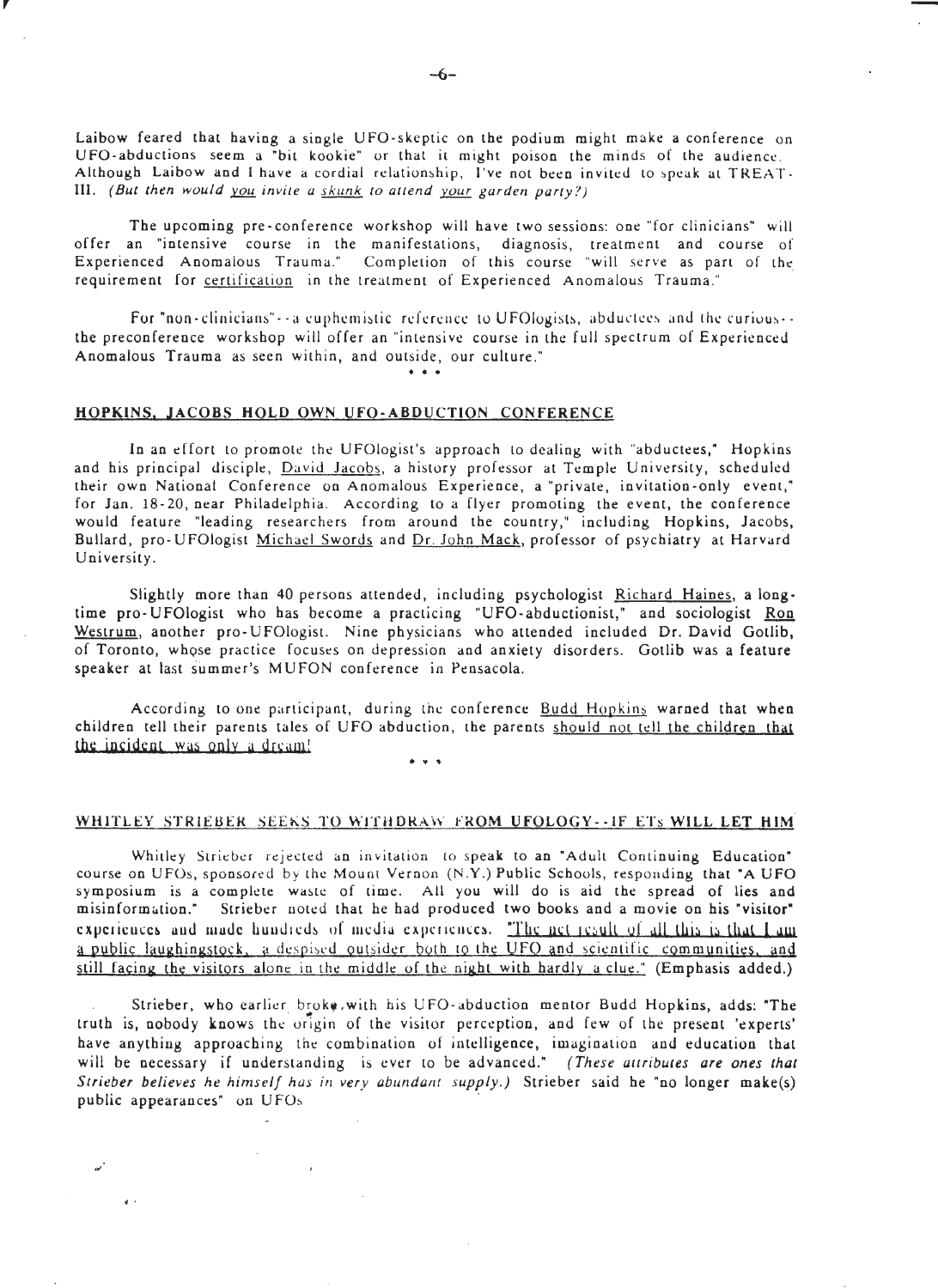## BLUM'S BOOK "OUT THERE" GENERATES NEW BOOK CATEGORY

Bookrak, a Jefferson City, Mo., mail-order house found it difficult to categorize Howard Blum's book "Out There" as either "fiction" or "non-fiction," though Blum and his publisher insist it is "non-fiction." In an advertisement for an audio-cassette version of "Out There," Bookrak characterizes it as "Non-Fiction?".

Blum's book (reviewed in SUN  $#5$ ) claims the CIA and Pentagon successfully used "psychics" to pinpoint the locations of submerged U.S. and Soviet submarines. Why didn't the Pentagon consult these psychics when they were trying to locate Iraq's mobile Scud tactical missile launchers? Nor did Uri Geller, an Israeli, volunteer his alleged psychic powers to help defend his homeland by pinpointing the missile launchers? *(One possible explanation for Geller is that not only did his psychic powers fail to alert him to the upcoming Gulf war, but he was unaware that his homeland was under attack.)*  • • •

#### MUFON OFFICIAL OFFERS NEW THEORY TO EXPLAIN "UFO ABDUCTIONS"

Don Ware, a key MUFON investigator on the Ed Walters Gulf Breeze case, has a novel theory to explain why ETs are abducting Earthlings and why some ETs are reported to resemble Earthlings. During a panel discussion at the MUFON conference in Pensacola last July 8, Ware said: "I have recently acquired the view that we're not going to be able to figure out what's going on until we can learn to accept the idea of reincarnation."

Ware went on to say: "I suspect there are some beings that have been referred to in the literature as 'walk-ins'--that is a more highly evolved soul that has been reincarnated in a human body. I am starting to speculate...that the [ET] hybridization program has a definite purpose and that purpose may involve providing a suitable body, or vehicle. to bouse our souls in a future incarnation." Did the audience gasp? No, it applauded.

Later, in response to a question from the audience, Ware said: "There is indication that two different government agents have told us that 6.000.000 Americans have been on board [a UFO! whether they realize it or not." *[How sad to be privileged to go aboard an ET craft without being able to remember the remarkable event! j* 

• • •

#### NEW CRASHED SAUCER "WITNESS" IS HAILED BY STANTON FRIEDMAN

 $\epsilon$ .

Gerald Anderson, a Springfield, Mo., resident who claims that as a child he and four other family members discovered a crashed saucer and four aliens 75 miles southwest or Albuquerque in early July, 1947, has been characterized as "potentially the most important" crashed-saucer witness yet uncovered, by Stanton Friedman. The Dec. 9, 1990, edition of the Springfield News-Leader quotes Friedman as saying: "There's no way he could know some of these things unless he had been there at the time."

Anderson's account seems-- at least to Friedman- ·to con firm the less well known of two crashed-saucer tales, described in the book "The Roswell Incident," co-authored by William L. Moore and Charles Berlitz. This is the alleged crashed saucer, discovered on the San Agustin Plains, west of Socorro, by Barney Barnett· -long deceased· ·according to Barnett's friend L.W. Maltais. According to Maltais, while Barnett was viewing the crashed-saucer, be was joined by a party of archaeologists from an eastern university. Later, miliary personnel arrived, ordered them to depart and swore them to secrecy.